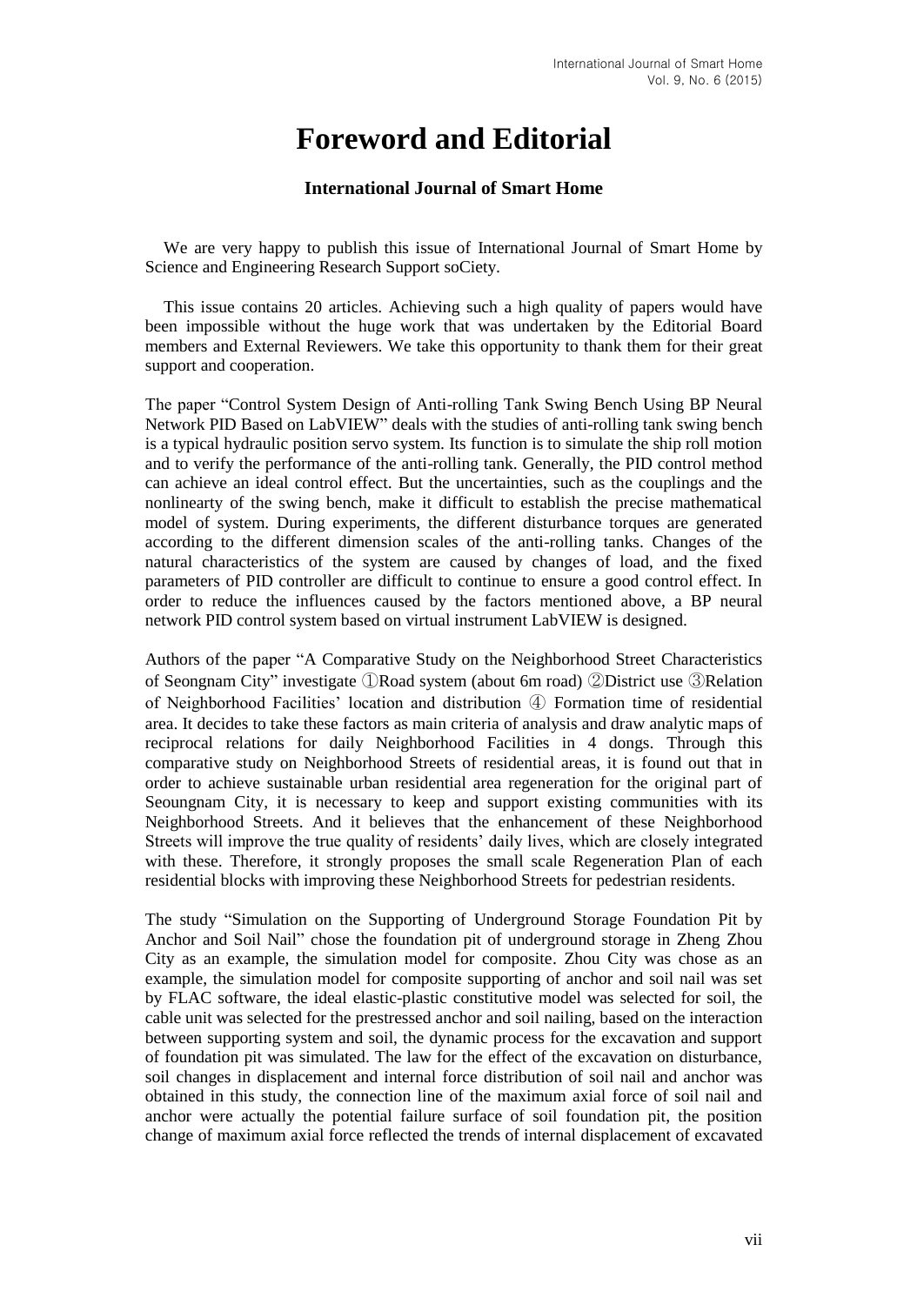soil. The related conclusions have certain reference significance for the composite anchor and soil nailing supporting design.

The research paper entitled "Bayesian Optimization RSSI and Indoor location Algorithm of Iterative Least Square" introduced a Bayesian optimization RSSI and an indoor location algorithm for ILS by setting RRS ranging as location framework. Firstly, through analyzing the RSSI-based ranging model, an indoor location model was introduced. Secondly, in view of the influence on RSSI value caused by the indoor environment, the Bayesian probabilistic model was adopted to process the RSSI measured value and to screen out the "big probability" of RSSI value. Thirdly, Obtaining accurate measured data by estimating distance using method of minimum mean square error. Finally, Estimating the node location using least square method, and according to the TelosB node of Telos Series produced by company Crossbow, the ranging experiment can be designed and thus groups of experimental data were obtained and analyzed.

Paper" FPGA Based Energy Efficient Universal Asynchronous Receiver Transmitter Design Using Thermal Scaling" throws light on the behavior of the UART in response to the variations in the junction temperature. Analysis has been done to find the most ideal temperature range for the operation of the UART. After all the calculations, deduction comes to a point that lowering the temperature values increases the efficiency of the UART significantly since the losses due to the leakage power are reduced to a minimum value when the temperature is decreased. Significant reduction in the percentage of leakage power is seen as the temperature is lowered. Implementation has been done on the FPGA generations Virtex-6, Virtex-5, Virtex-4 using XILINX simulator and Verilog Hardware Description Language.

In the paper "Optimization for Remote Monitoring Terrestrial Petroleum Pipeline Cathode Protection System Using Graded Network", aims to develop a system to monitor the terrestrial pipe cathode protection equipment to wholly track the operation status of buried pipe timely. The monitoring system integrates technology of wireless sensor networks, GPRS network and Internet not only to collect the cathode potential data in time and realize remote data transmission but also to regulate the guard mode of cathode protection on demand. Optimization mechanisms are adopted to effectively lower the energy assumption and to ensure data transmission reliability, from architecture design, selection of power saving hardware components, implementation of reliable network traffic mechanism including hierarchical network topology with least-complexity cluster head shift strategy, TDMA protocol with auto-adaptive resending scheme, work-on-duty with radio-awaken mechanism and so on.

Paper "Energy Efficient Clean and Green IT: Concepts and Approaches" stated different management policies for reduction in energy consumption. Energy Star (ES) programme of the United States promotes energy efficiency in electronics products that provides an exceptional productivity as compared to the old or traditional systems. Energy Star program has been adopted by many countries to make a move towards Clean and Green environment. ES labels can be easily found on electronic appliances at homes, offices, buildings and many other places. Depending upon the devices, using these policies can result between 30%-90% of less power consumption.

Authors of the paper "The Evaluation System of New Digital Home Shopping Service" discusses the evaluation system for the users of the new digital home shopping service based on HD (High Definition) -interactive shopping platform. The suggestion is to change from the channel with playing functions to the column with interactive functions for public goods since HD -interactive digital shopping is a Chinese government policy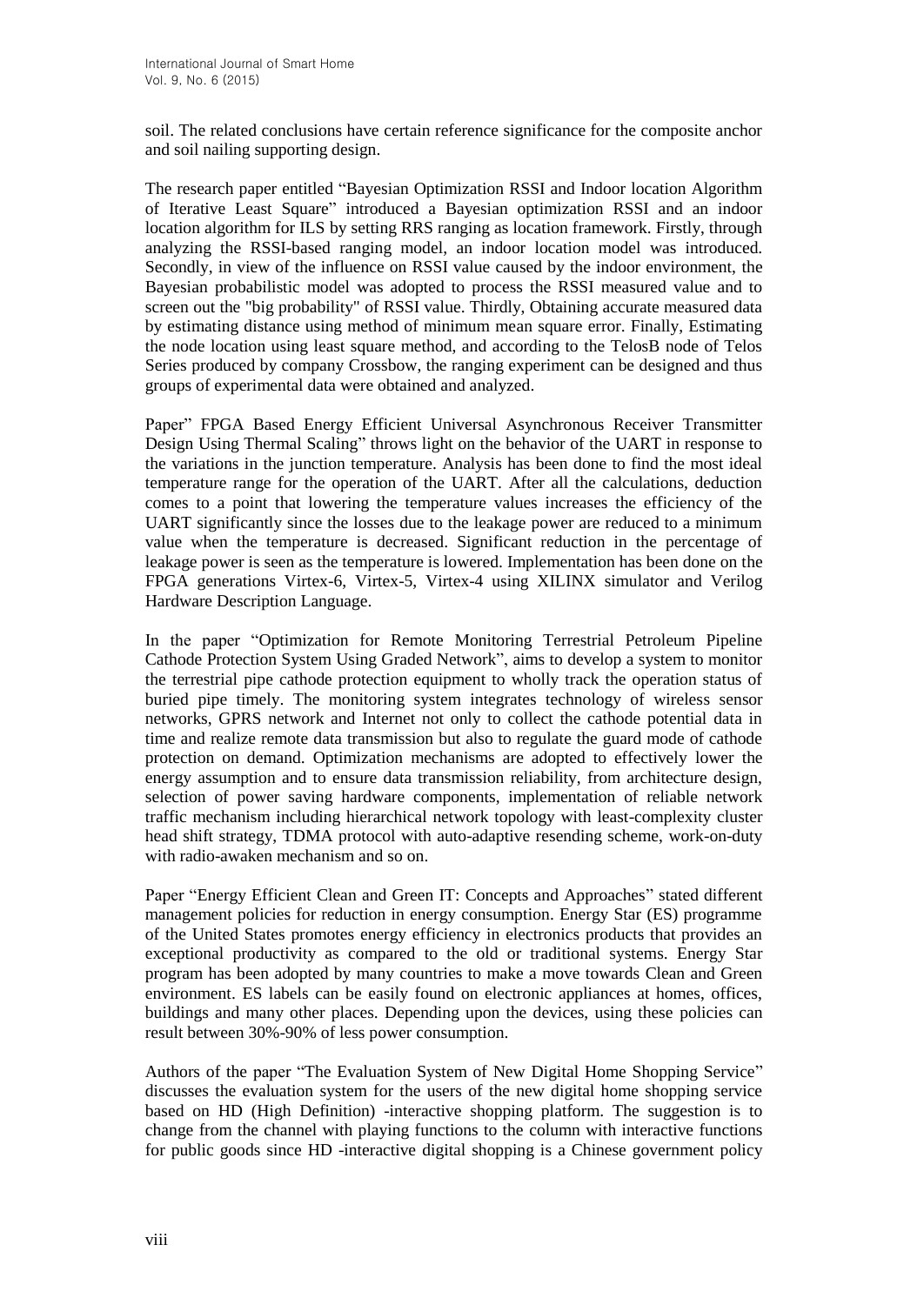for three networks convergence, and it is a new model to provide the home shopping directly and realize economic objectives for telecom operators.

In the paper "The Design and Realization of the Household Intelligent Alarm System", proposes a solution to design and realization the system. The whole system based on microcontroller AT89C51 is divided into hardware system and software system. Hardware system consists of pyroelectric infrared sensor, alarm mainframe, dial circuit, voice circuit, telephone interface circuit, key interface circuit. And software system includes master control modules, alarm processing modules interrupt processing modules, dial modules, voice modules and keyboard input modules. When Infrared sensor detects alarm signal such as fire, housebreaking and emergency pulses of elder, the microcontroller receives interrupt request from prober and controls telephone interface circuit to finish simulating off-hook. Using DTMF (dual-tone multi-frequency) dial circuit to realize auto dial and voice call to play prerecorded voice messages to inform the host of the house to take measures timely. The system without rewiring is particularly applicable in the decoration and inconvenient for the user.

In the paper "FPGA-Based Real-Time System for Demodulating FBG Wavelength", studied the demodulation technology for FBG wavelength. The FPGA-based real-time demodulation system for FBG wavelength was built. The optical unit includes the broadband light source, the fiber coupler, the TFPF, the reference gratings module and sensing grating array. The circuit unit is composed of A/D conversion circuit, D/A conversion circuit and human-computer interaction circuit. The signal processing unit was designed based on FPGA. It realizes many functions, such as data acquisition, FIR filtering, peak clipping, peak searching, TFPF driving and data calculation. And it has the advantages of high reliability, real-time, fast and programmable.

Authors of the paper "Dynamic Interaction System Design of Urban Landscape Information Based on PHP Technology" described the structure and functions of the system, explained design methods of the database and application. The construction and application of the system can integrate landscape information of the transitional period of Urbanization, such as item information, engineering information, education information and artistic information, offer a human-machine interactive communication platform based on P2P mode (point-to-point). It will become innovative power for the development of urban landscape industry.

The thesis "Construction Scheme Study of Smart Agricultural Demonstration Park" detailed discusses the construction scheme of smart infrastructures, smart production modules, file management modules, smart website modules and smart business modules. This framework is composed of integration platform, infrastructures, demonstration modules and application platform.

Paper "A Study on HL7 Standard Message for Healthcare System Based on ISO/IEEE 11073" studied the standard of HL7 message for healthcare system which can support diagnosis for healthcare provider and user. It studied the connection of standard medical devices, i.e., continua health alliance under the Android 4.x Bluetooth HDP (Health Device Profile) environments based on ISO/IEEE 11073 which is standard of information exchange among health device agent and service. And also it studied smart healthcare system using smart phone depending upon current trend. This system was studied on the environment of ISO/IEEE 11073 and HL7 standard.

In the paper "The Research on Smart Home's Wireless Control Mechanism", puts forward the general framework of smart home's wireless control on smart home's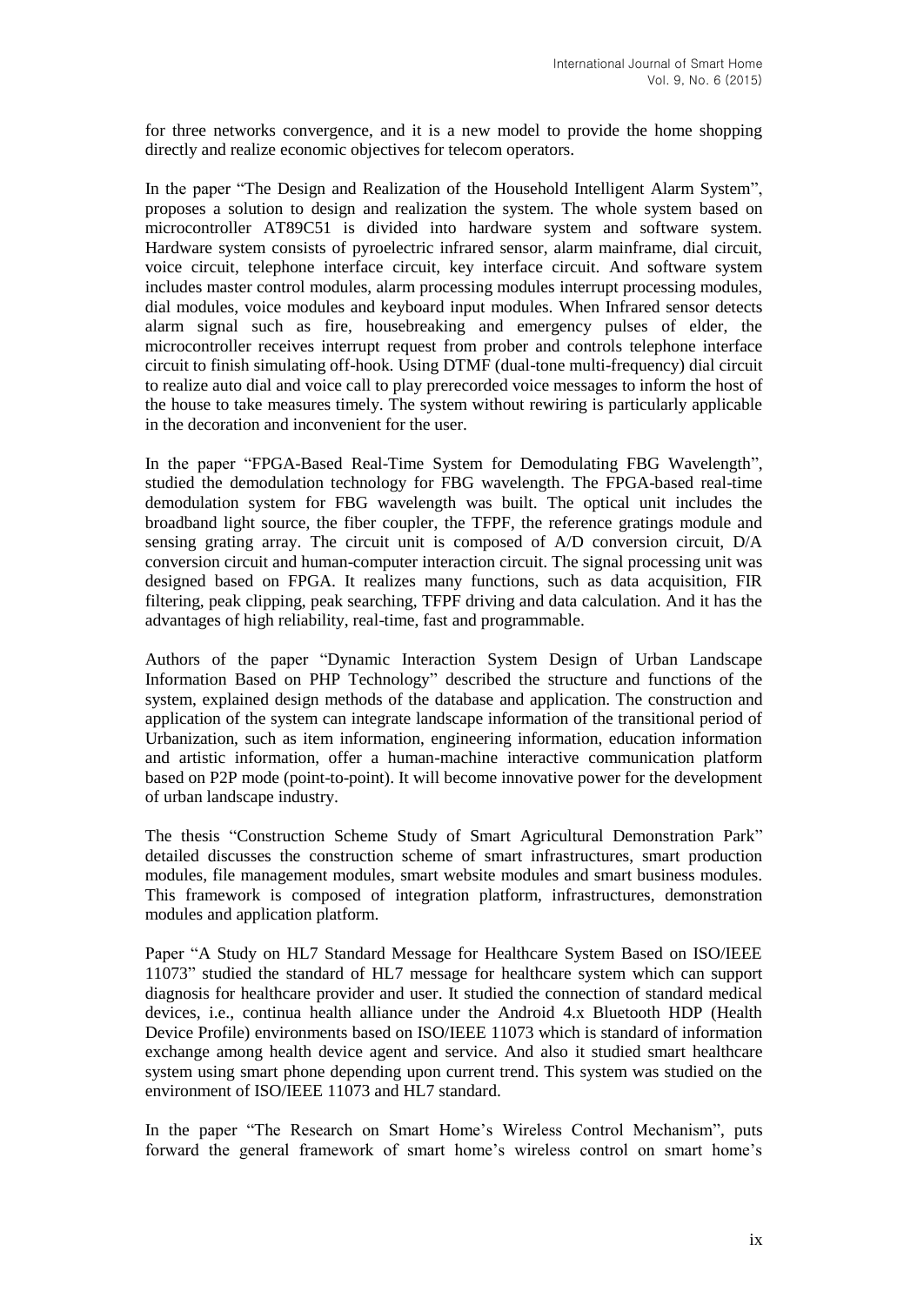wireless control protocol and specific applications, and designs hardware and network structure for this system. By combining with design and algorithm implementation of repeaters, the paper improves WSN routing protocol, which is based on applications of smart home, and geographical routing protocol, which is appropriate for this scene. Meanwhile, the paper applies double bounce greedy algorithm and routing void mark to improve the problem of routing void. In this way, it avoids from the generation of routing void to the greatest extent. Through the simulation experiment, it can draw a conclusion that comparing with GPSR protocol and GEAR protocol, the improved protocol has a great improvement on node energy consumption and effective avoidance of routing void. It makes network performance improve to a greater degree. Before deploying smart home's network nodes, it should pay more attention to deploy the number of nodes. In appropriate node deployment, better network performance of smart home can be obtained.

In the paper "Application of Travel Management System Based on Route Inquiry", proposes system management design and application based on tourist routes inquiry. Firstly, based on MAP technology, it achieves a cross-check of space and attribute data, then explores the knapsack problem through the genetic algorithm, making the travel route arrangements more reasonable and providing latest shareable maps for tourists, and finally conducts simulation experiment on system model.

In the paper "Dynamic Data Binding Protocol between IoT Medical Device and IoT Medical Service for Mobile Healthcare", the author suggests a binding protocol which enables users to use public medical devices as if they are their own medical devices through IoT Healthcare. Binding protocol provides customized real-time transmission function enabling interwork between mobile phones, medical devices and monitoring services. In particular, the author defines a protocol to support streaming date transmission, and verifies the operating effectiveness of the protocol by measuring the transmission time through simulation.

The paper "Model and Algorithm for Traffic Network Design by the User Equilibrium Allocation", adopts the bi-level programming model to describe the game progress, and sets up the traffic network design model based on the user equilibrium allocation. The upper resource allocation problem is used to describe the traffic planner's decision, and it chooses the minimum system impedance as the objective function; the lower traffic flow problem reflects traveler's response to the decision, and it chooses the UE model to describe the traveler route choice behavior. In the process of modeling it join s comprehensive service level evaluation index constraint on basis of the previous research, makes comparative research on the three cases through different parameter values to verify it can get better traffic network retrofit scheme if the comprehensive service level evaluation index is added as limit condition in the traffic network design model.

Paper "iGreenhouse: A Case Study for Connecting Physical Devices into Mobile Social Networks" propose a case study to explore the effectiveness of connecting devices into mobile social networks for status monitoring and controlling. In the work, it developed iGreenhouse, a greenhouse can post its environment information automatically to the most popular mobile social networks Wechat in China, and Wechat users are able to remotely control the devices in the greenhouse easily.

Paper "Design of Smart Home System Based on WiFi Smart Plug" presents a low-cost and flexible solution to control and monitor home appliances using Smart Plug devices. The Smart Plug is a power switch which can be accessed via WiFi connection. It integrates two temp sensors, a current sensor and an IR-emitter. Users can plug devices into the Smart Plug to remotely switch power on/off, get information of device's power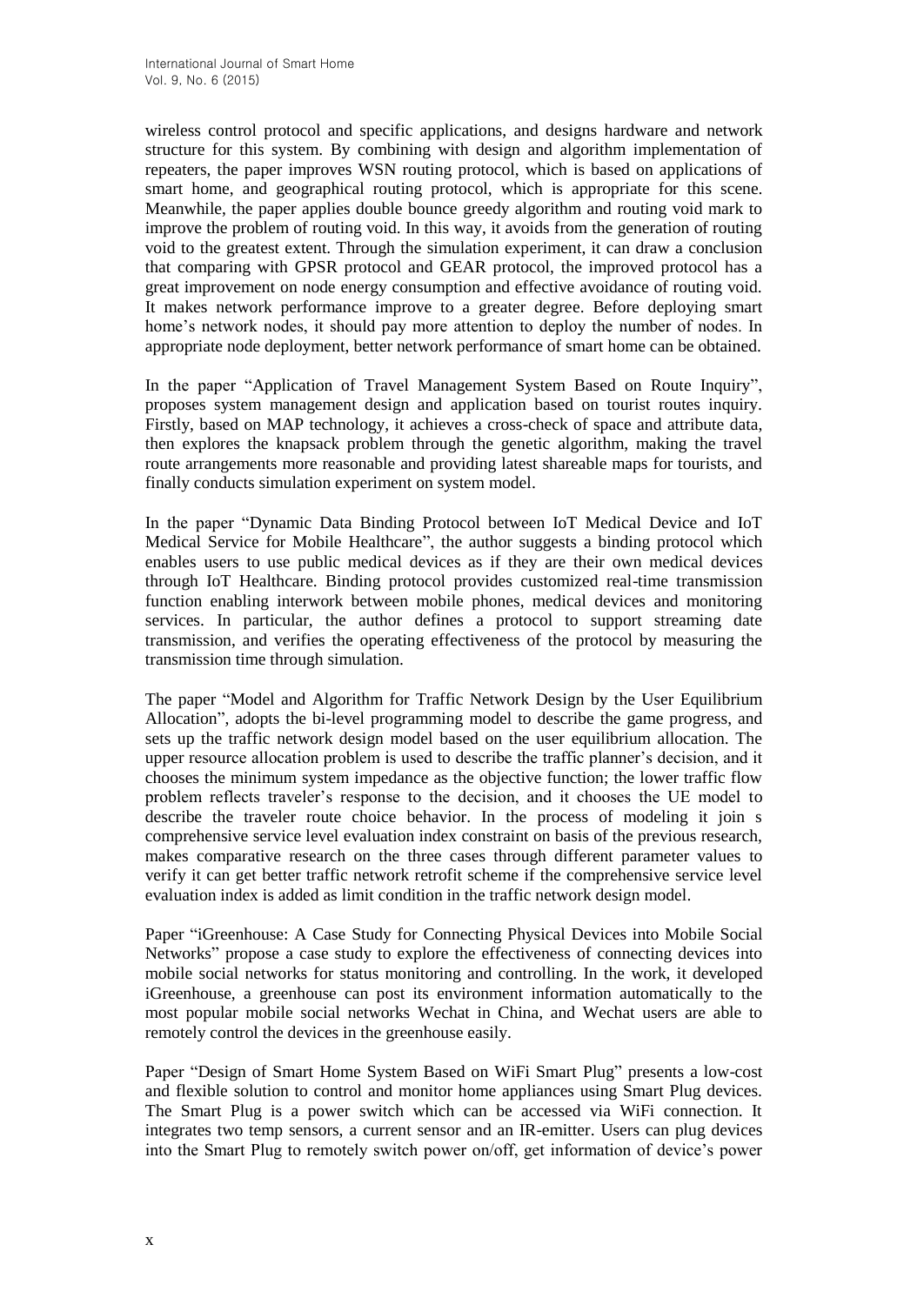consumption and ambient temperature, and eventually control the nearby devices using the integrated IR-emitter. There are two ways to access Smart Plug, that is, either connecting it directly in WiFi Ad-Hoc mode or connecting it with a router in WiFi infrastructure mode and accessing online with IP-connectivity. The paper utilizes RESTful based Web services in which the overall system architecture is client/server model and the Web client uses JavaScript and Ajax to transfer data. An Android-based Smartphone application employs standard operations such as Get and Post requests that return responses to communicate between the remote user and the Web server.

The paper "Mobility Pattern Classification for a Bed Activity Monitoring System" primarily based on instrumented assessment method where the pressure sensitive mats along with processing algorithms were used to monitor the motion assessment on the bed. The experimental results show that the movement patterns can be uniquely identified. The classifier module is efficient enough to discriminate the normal person's movement (NP) from patient's movement (GA, BA, BGA). WDM-CEP provides superior results compared to the EDM-AR and EDM-CEP. However due to the similarity in patient's motion data (GA and BA), the current extracted parameters do not produce the same result as in the case of discriminating the normal person's motion.

June 2015

**Editors of the June Issue on International Journal of Smart Home**